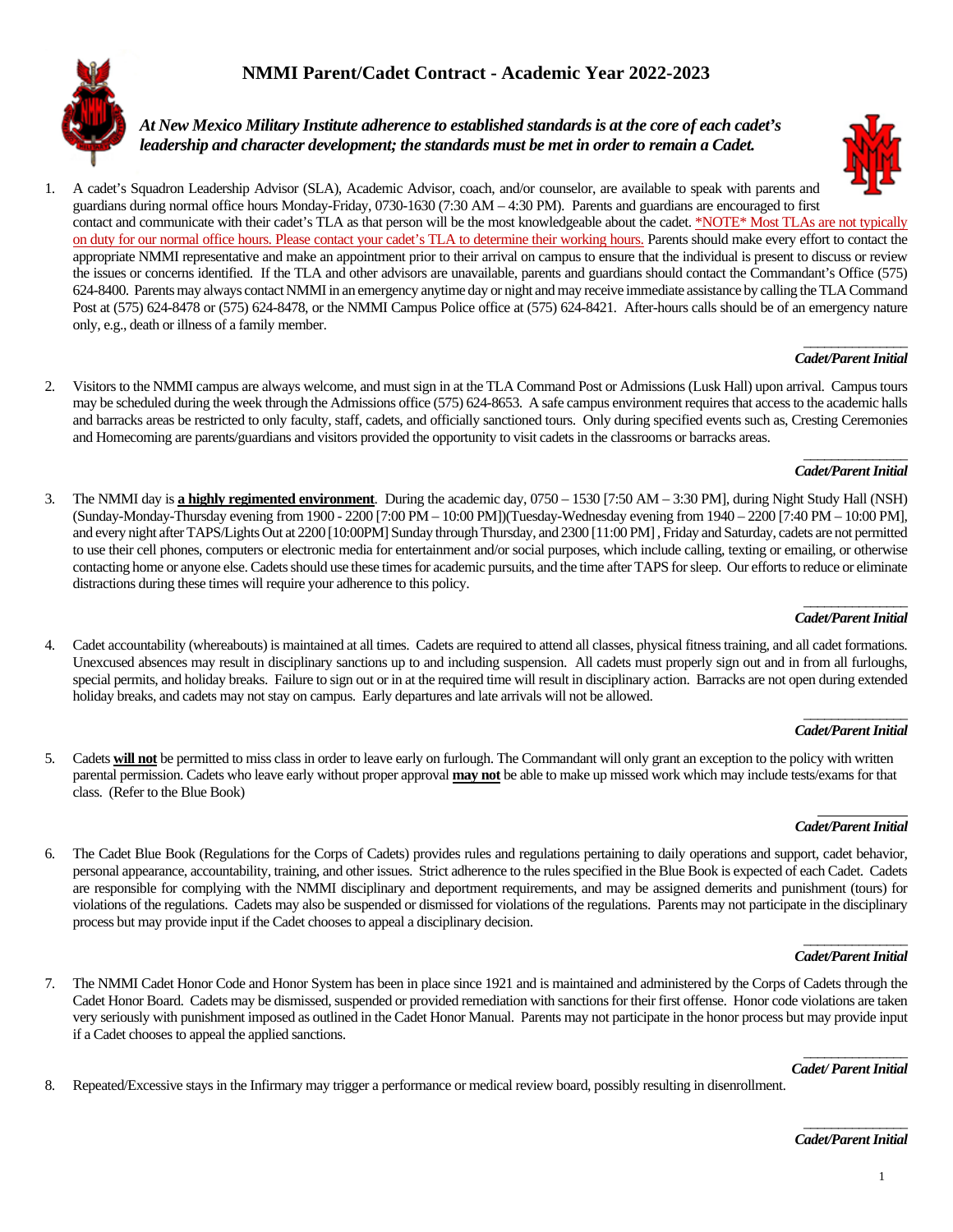## **NMMI Parent/Cadet Contract - Academic Year 2022-2023**

9. The NMMI Drug and Alcohol Policy as outlined in the Blue Book, is designed to proactively deal with behavior that is strictly prohibited at NMMI and against Federal and New Mexico State laws. Violations of this Policy may result in disciplinary sanctions up to and including dismissal. All High School and Junior College cadets are subject to mandatory random urinalysis. Cadets are prohibited from using any synthetic marijuana, SPICE, bath salts, hallucinogens, or any substance banned by law. Cadets are prohibited from using any prescription medication that is not specifically prescribed to them.

#### \_\_\_\_\_\_\_\_\_\_\_\_\_\_\_ *Cadet/Parent Initial*

10. NMMI is a tobacco-free campus to include all tobacco products, e-cigarettes and vaping devices. The NMMI Tobacco Policy is designed to proactively deal with the behavior that is strictly prohibited at NMMI, a State Educational Institution. Violation of the NMMI Tobacco Policy will result in disciplinary sanctions up to and including suspension. Vaping devices and e-cigarettes are considered drug paraphernalia. Possession of these items will result in disciplinary actions up to and including suspension.

### \_\_\_\_\_\_\_\_\_\_\_\_\_\_\_ *Cadet/Parent Initial*

11. Cadets are required by law to provide for their own medical/health insurance. Medications that have been prescribed by a Cadet's personal physician, the NMMI Nurse Practitioner or the NMMI Contracted Health Services provider, must be logged in, maintained, and dispensed at the Infirmary. Cadets failing to properly take prescribed medications may be required to appear before a medical review board, possibly resulting in suspension. Misuse, abuse or unauthorized possession of prescription or over-the-counter drugs are a violation of the NMMI Drug Policy, and could result in sanctions up to and including dismissal. The Infirmary is required to destroy all expired prescriptions and prescription from foreign (non-US) providers.

### \_\_\_\_\_\_\_\_\_\_\_\_\_\_\_ *Cadet/Parent Initial*

12. Every effort is made to ensure a safe, healthy and secure environment at NMMI and that cadets avoid "high risk behavior." Cadets engaged in bullying, hazing, sexual misconduct, sexual assault, gang-related activity or found possessing weapons (inclusive of but not limited to rifles and handguns (including pellet, air soft, BB, and "look alike" weapons), knives, multi-tools, and other cutting tools, or explosive devices) may be immediately suspended from the Institute. Rooms, personal belongings, and vehicles may be inspected at any time by the Commandant's staff.

### \_\_\_\_\_\_\_\_\_\_\_\_\_\_\_ *Cadet/ParentInitial*

13. Cadets are reminded that their computer, cell phone, and social media activity are neither private nor secure. Cadets are not invisible when they are on the Internet or on the phone. What Cadets do on their computers or cell phones could jeopardize their reputations, compromise their integrity, and make them, and their fellow Cadets, targets of unlawful activity. Cadets will be held accountable for their behavior while using social media, and on the phone. Any activity that degrades NMMI's internet capacity or brings discredit to NMMI, to include unethical, dangerous, or illegal activities, comments, photographs or videos, or hacking social media sites or any behavior considered to be harassment or cyber bullying, may result in disciplinary action up to and including dismissal.

### \_\_\_\_\_\_\_\_\_\_\_\_\_\_\_ *Cadet/Parent Initial*

14. Maintaining a vehicle at NMMI is a privilege and a very small percentage of Cadets are allowed, or need, a vehicle. Vehicle privileges are governed by the NMMI Vehicle Policy. Failure to follow the vehicle policy may result in immediate loss of all vehicle privileges.

### \_\_\_\_\_\_\_\_\_\_\_\_\_\_\_ **Cadet/Parent Initial**

15. NMMI is a State Educational Institution and does not provide insurance for repair or replacement of Cadet's personal property or vehicles. The safekeeping of a Cadet's personal property is the sole responsibility of the Cadet. Cadets are expected to provide their own personal property and vehicle insurance, and any damages that may occur to their property or vehicle is at their expense. New Mexico State Law and the NMMI Vehicle Policy require that all vehicles must be insured by the vehicle owner.

### \_\_\_\_\_\_\_\_\_\_\_\_\_\_\_ *Cadet/ParentInitial*

16. Tuition and fees are expected to be paid on time. Failure to pay tuition on time will result in immediate disenrollment, and possible legal action.

\_\_\_\_\_\_\_\_\_\_\_\_\_\_\_ *Cadet/Parent Initial*

**I have read and understand the above requirements and by signing below and initialing, agree to abide by the rules and regulations contained above and those enumerated in the Cadet Blue Book, Policies, and Cadet Honor Manual.**

Cadet Signature **Cadet Signature** Date Cadet Name (Printed) Cadet Name (Printed) Cadet #

Parent/Guardian Signature Date Parent/Guardian Name (Printed)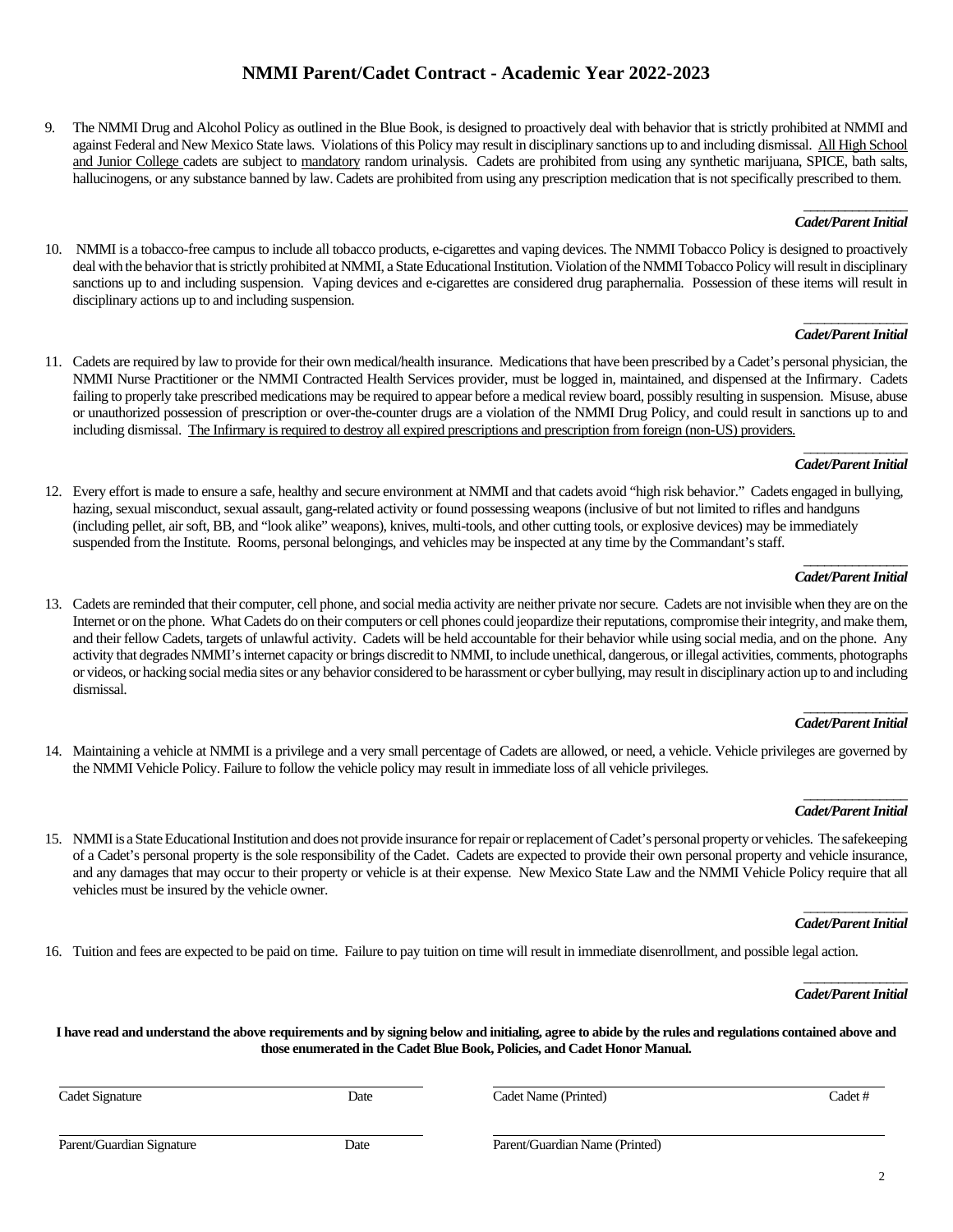# **New Mexico Military Institute**

## SERIOUS AND CRITICAL OFFENSE STATEMENT

**1.** We, parent and cadet, understand cadets may be **sanctioned, suspended or dismissed** at the discretion of the New Mexico Military Institute (NMMI) Commandant of Cadets, if found guilty of any of the following serious and/or critical offenses. **Further, we understand cadet rooms, vehicles and belongings are subject to search by NMMI staff at any time. If dismissed, cadet will not be permitted to return to NMMI. If suspended, cadet will have to reapply for admission after sitting out one complete semester.**

**Serious Offense: Up to 16 Penalty Tours(5 Demerits = 1 Tour),** includes but is not limited to: suspension, dismissal, reduction in rank or other sanctions as directed by the DCO/CMDT.

- (1) Disrespect to Staff or Faculty (15) Gambling
- (2) Abuse of Position and/or Authority (multiple) (16) Pornography
- 
- 
- 
- 
- (7) Failure to Comply with Room Standards (multiple)
- (8) Unauthorized Use of Institute Property (22) Barracks Policy Violation
- (9) Disorderly Conduct/Creating a Disturbance (multiple) (23) Provoking/Escalating a Conflict/Fight
- 
- (11) Absent Class/Appointed Place of Duty (25) Vehicle Policy Violation
- 
- (13) Disrespect to Local/Institute/State/National Colors (27) Habitual Academic Indifference (HAI)
- (14) Dereliction of Duty
- 
- 
- (3) Trespassing in an Off-Limits Area (17) Posting Derogatory/Disparaging Remarks/Information
- (4) Conduct Unbecoming of a Cadet (18) Malicious Use Digital Photography, e-mail, + other media
- (5) Unauthorized games or fatigue drills (19) Violation of Alcohol, Tobacco, and Vaping Policy
- (6) Safety Violations (20) Absent without Leave (AWOL) less than 24 hours<br>
(7) Failure to Comply with Room Standards (multiple) (21) AWOL for more than 24 hours
	-
	-
	-
- (10) Vandalism (24) Unauthorized Possession of NMMI Keys/Property
	-
- (12) Communicating a Threat (26) Violation of Computer Policy
	-

**Critical Offense** Up to 32 Penalty Tours (possible violations of criminal law): 5 Demerits = 1 Tour, includes but is not limited to: suspension, dismissal, reduction in rank or other sanctions as directed by the DCO/CMDT.

- 
- 
- (2) Arson (3) Assault or Battery (on or off Post) (3) Assault or Battery (on or off Post) (8) Communicating a Threa
- (4) Drug Policy Violation (includes paraphernalia) (9) Sexual Misconduct, Assault, Harassment
- 

(1) Theft of Personal or Institutional Property (6) Hazing/Bullying (Physical, Verbal, Mental, Cyberbullying)

- 
- (8) Communicating a Threat against NMMI or any Organization
- 
- (5) Extortion (10) Purchase/Possession/Consumption/Transfer/Sale of Drugs and/or Medications
	- (11) Pattern of Misconduct

\* Honor Code Violation (Up To 36 Tours)\* Subject to change\*

**Violations of any state or federal law may be reported to the appropriate law enforcement agency(ies).**

**\_\_\_\_\_\_\_\_\_\_\_\_\_\_\_\_\_\_\_\_\_\_\_\_\_\_\_\_**\_\_\_\_\_\_\_\_\_\_\_\_\_ \_\_\_\_\_\_\_\_\_\_\_\_\_\_\_\_\_\_\_\_\_\_\_\_\_

\_\_\_\_\_\_\_\_\_\_\_\_\_\_\_\_\_\_\_\_\_\_\_\_\_\_\_\_\_\_\_\_\_\_\_\_\_\_\_\_\_ \_\_\_\_\_\_\_\_\_\_\_\_\_\_\_\_\_\_\_\_\_\_\_\_

2. Please acknowledge you have read this information with signature.

Cadet Signature Date

Parent/Guardian's Signature Date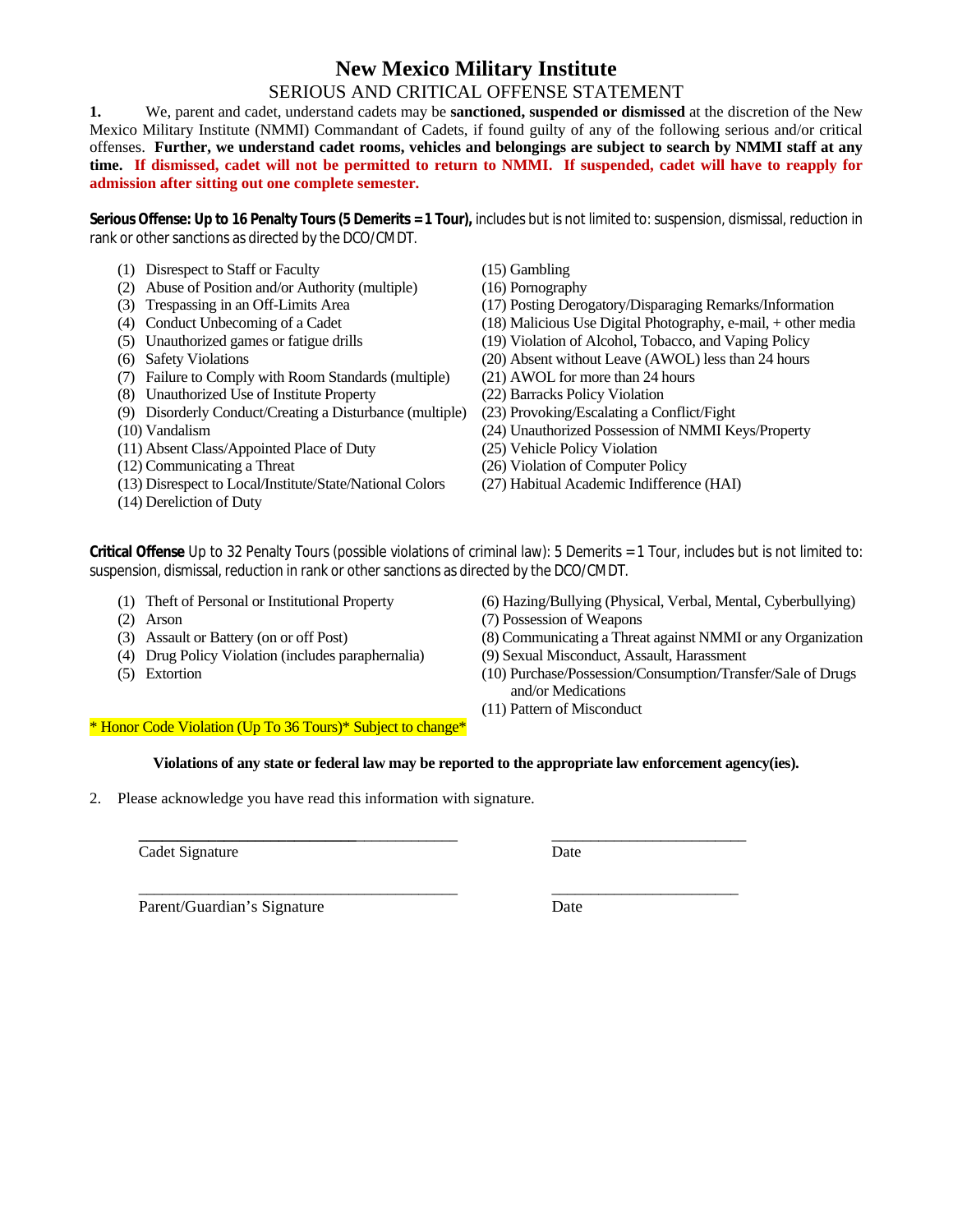# **New Mexico Military Institute** ACKNOWLEDGMENT OF POLICY LETTERS

| <b>CADET'S NAME: C/</b> | ∵adet . |
|-------------------------|---------|
|-------------------------|---------|

I have read and fully understand the following policies (provided in the information portion of the Parent Pack):

Policy #1 Emergency Contact and Routine Correspondence/Contact during Duty/Non-Duty **Hours** Policy #2 Required, Authorized, Unauthorized and Issue Items Policy #3 Computer Standard Operating Procedures and General Information Policy #4 Storage, Handling and Distribution of Prescription Medications Policy #5 Abandoned Property

## **Note from Business Office:**

The Business Office Pre-bill packet for policies to be signed will be mailed to you separately. If you have any financial questions please call the Business Office at (575) 624-8079 or your financial advisor as listed below:

| Cadet      | Financial       | Phone              |                   |
|------------|-----------------|--------------------|-------------------|
| Last name  | Advisor         | Number             | E-mail            |
| A to $C$   | Angelia Horton  | $(575)$ 624-8083   | angelia@nmmi.edu  |
| $D$ to $G$ | Rebecca Holstun | $(575) 624 - 8406$ | rholstun@nmmi.edu |
| $H$ to $L$ | Katy Whitman    | $(575) 624 - 8082$ | katy@nmmi.edu     |
| M to O     | Kimberly Tuley  | $(575) 624 - 8084$ | tuley@nmmi.edu    |
| $P$ to $S$ | Linda Stansell  | $(575) 624 - 8077$ | stansell@nmmi.edu |
| T to Z     | Maxine Chavez   | $(575)$ 624-8089   | chavez@nmmi.edu   |

\_\_\_\_\_\_\_\_\_\_\_\_\_\_\_\_\_\_\_\_\_\_\_\_\_\_\_\_\_\_\_\_\_\_\_\_\_\_\_\_\_\_\_ \_\_\_\_\_\_\_\_\_\_\_\_\_\_\_\_\_\_

\_\_\_\_\_\_\_\_\_\_\_\_\_\_\_\_\_\_\_\_\_\_\_\_\_\_\_\_\_\_\_\_\_\_\_\_\_\_\_\_\_\_\_ \_\_\_\_\_\_\_\_\_\_\_\_\_\_\_\_\_\_

Please ensure that all forms are filled out, front and back.

Please retain a copy of all policies and signed forms for your records

| Cadet Signature | Date |
|-----------------|------|
|                 |      |

Parent/Guardian Signature Date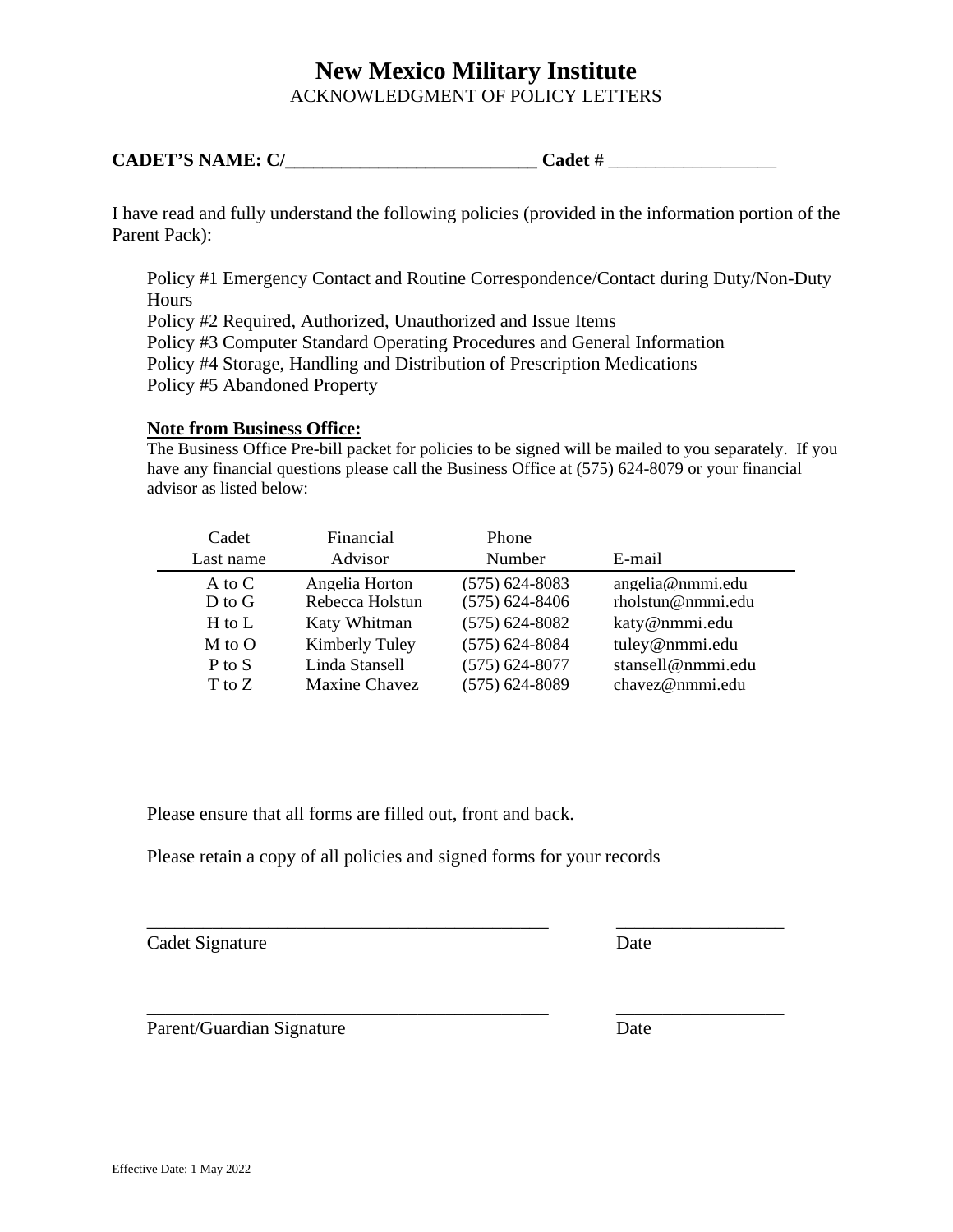

NEW MEXICO MILITARY INSTITUTE

101 West College Boulevard Roswell, New Mexico 88201-5173 575-624-8400 Fax: 575-624-8459



commandant of cadets Dean of students

# **New Mexico Military Institute** PASS/PERMIT/FURLOUGH DESIGNATION

Academic Year: 2022-2023

**CADET'S NAME: C/\_\_\_\_\_\_\_\_\_\_\_\_\_\_\_\_\_\_\_\_\_\_\_\_\_\_\_\_\_\_\_ Cadet #\_\_\_\_\_\_\_\_\_\_\_\_\_\_\_\_\_\_\_\_\_\_\_\_\_\_\_\_**

Parents and Guardians,

We have established very specific rules and procedures for cadets requesting passes, permits, and furloughs. Cadets must be in good standing, and in compliance with the Plan of the Day and the Corps Training Schedule.

## **Definitions:**

**Extended Post** – NMMI is an open campus whereby cadets in good standing may go to local businesses nearby without signing out (list not all inclusive: Burger King, Little Caesars, Dairy Queen, Walgreens, and Starbucks). All businesses—adjoining city blocks—to the North, South, and East of NMMI Post are Extended Post.

**Passes** – Passes are earned by cadets meeting certain criteria e.g. attaining the rank of cadet first sergeant or above, qualifying for the Dean's List GPA 3.25 – 3.49 at semester's end, or qualifying for the Superintendent's List GPA above 3.50 at semester's end (both the Deans' List and the Superintendents' List need a Deportment Grade of "A.)" Cadets may in turn sign out on a pass with their TLA or Commandant Staff member on duty. Cadet must be in good standing. A pass is good for a maximum of 3 hours.

**Permits** – Permits give the cadets an opportunity to sign out with their TLA or Commandant Staff member on duty to eat, shop, or take care of personal business in the Roswell Area—if outside the Extended Post Limits. Cadets must be in good standing. A permit does not have a time limit, however they will be required to return for the next mandatory event (a permit is never overnight).

**Furloughs** – Furloughs will authorize a cadet to be out overnight (1 or 2 nights generally). Cadets must be in good standing to take a furlough. A couple of examples of furlough; a mini furlough will allow a cadet to sign out at 1200 Saturday and return on Sunday by 1700, a regular furlough will allow a cadet to sign out on Friday after their last activity through Sunday at 1700.

Good Standing – A cadet in good standing states that cadet has over a 2.0 GPA, a deportment grade of "C" or better, and does not have any outstanding tours.

When authorized to start a furlough, cadets will sign out and in with a Troop Leadership Advisor (TLA) or at the TLA Command Post. If a late return is expected the cadet must contact his or her TLA, the TLA Command Post or the Commandant's (CMDT's) office as soon as possible. A cadet cannot sign out on furlough, come back to Post, and then return to their furlough status.

Furlough plans sometimes conflict with critical character/leadership development experiences conducted outside the classroom that cannot be made up. **Always consult with your cadet's TLA**.

Additionally, any time a planned furlough might cause a cadet to miss class(es), the cadet must inform their teachers, and provide approval from parents/guardians (high school cadets) or request (junior college cadets) to their TLAs.

All local hotels and motels are off limits to all cadets whether visiting (pass or permit) or staying overnight (furlough) unless the cadet's parents or guardians are present. Cadets will indicate, during sign out, what establishment they and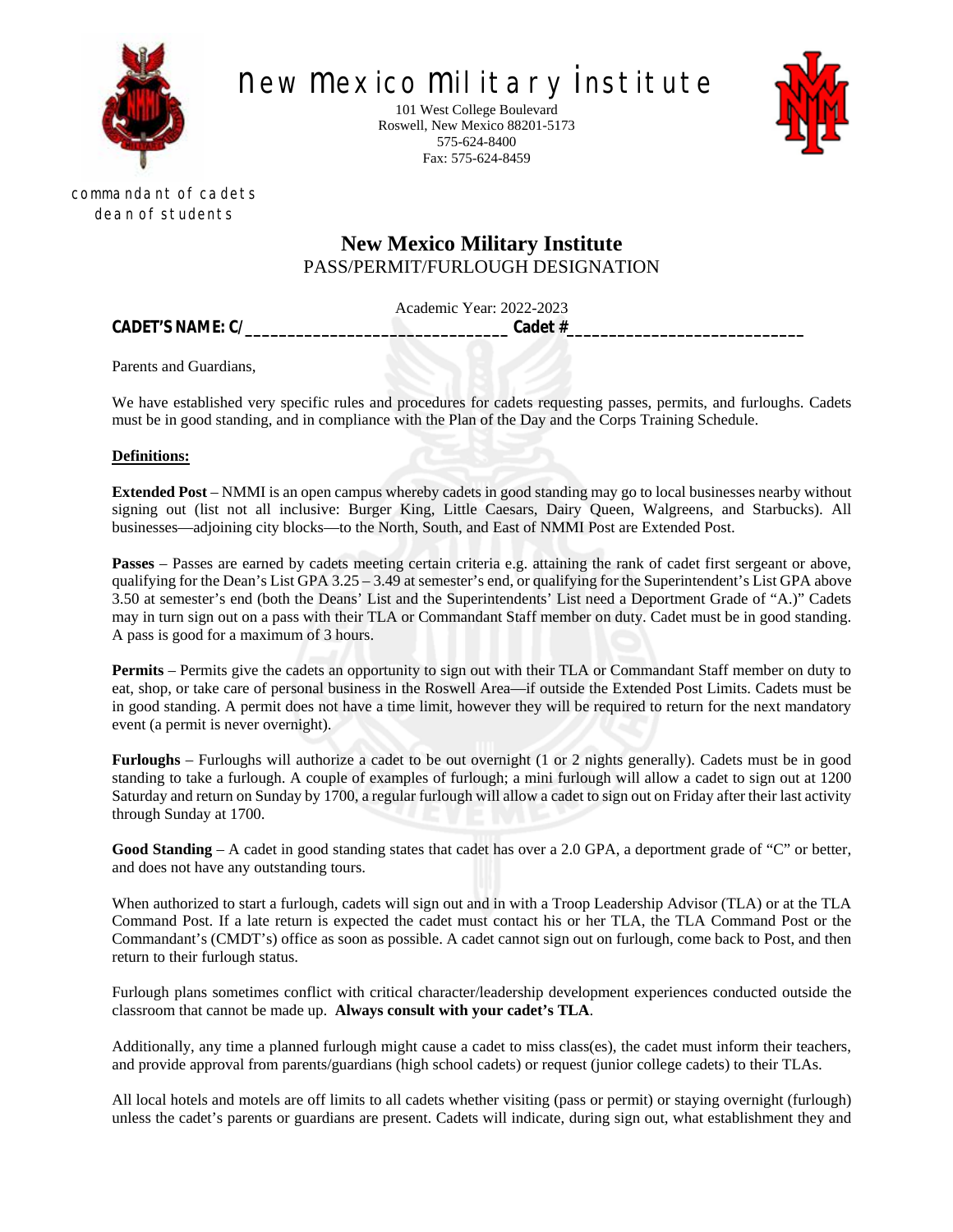their parents or guardians are staying at. If a cadet will be staying at another cadet's home or at an Ambassador family's home, a written invitation and parental permission is required and can be faxed to 575-624-8459 no later than noon of the Wednesday prior to the requested furlough date. **Staying in Roswell without permission may result in the loss of all remaining furloughs for the school year and disciplinary action**. If you have any questions concerning the process, please contact your cadet's TLA.

When requesting a pass/permit/furlough and when signing out, cadets are required to list an address and/or phone number. **All New Mexico Military Institute rules will still apply while on pass/permit/furlough.** The Institute will exercise its authority for a cadet using alcohol or drugs, or if a Police Department releases the cadet to the Institute for punishment. Please note an improper pass/permit/furlough request and/or address/phone number is a violation of the Honor Code.

A cadet following the appropriate procedures, having your permission and signing out on pass/permit/furlough, is responsible for going to the destination approved by this form. New Mexico Military Institute assumes NO LIABILITY for a cadet not going to the approved destination. I understand the pass/permit/furlough request procedure, approve the terms of the selected category, and acknowledge the "non-liability" clause as stated above.

\_\_\_\_\_\_\_\_\_\_\_\_\_\_\_\_\_\_\_\_\_\_\_\_\_\_\_\_\_\_\_\_\_\_\_\_\_\_\_\_\_\_\_\_\_\_\_\_ \_\_\_\_\_\_\_\_\_\_\_\_\_\_\_\_\_\_\_\_\_\_\_\_\_\_\_\_\_\_\_\_

**Parent/Guardian's Signature Date**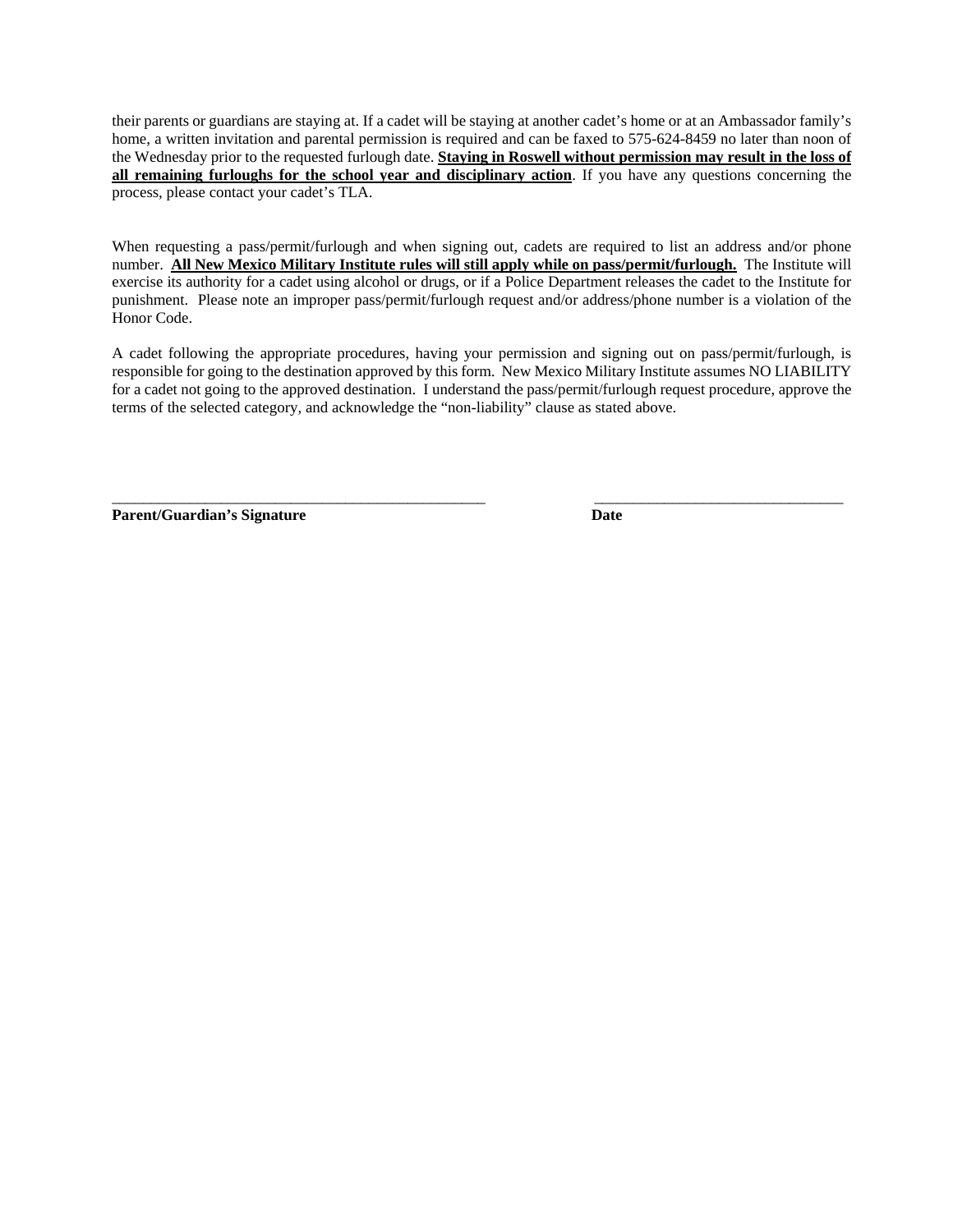## **New Mexico Military Institute** PASS/PERMIT/FURLOUGH DESIGNATION

Academic Year: 2022-2023

| <b>ATPIC NIA ME</b><br>$\sim$<br><b>CADET'S</b><br>N<br><u>.</u><br>.<br>້ |  |  |
|----------------------------------------------------------------------------|--|--|
|----------------------------------------------------------------------------|--|--|

I, parent/guardian of above cadet, grant him/her permission to take earned pass/permits/furloughs in accordance with NMMI regulations when authorized by the Commandant of Cadets.

| YES_______ My cadet has permission to take advantage of Extended Post, providing he/she is in Good Standing.<br>NO ______ My cadet must contact me to take advantage of the Extended Post Policy. |
|---------------------------------------------------------------------------------------------------------------------------------------------------------------------------------------------------|
| YES_______ My cadet has permission to sign out on pass (criteria met) and permit, providing he/she is in<br>Good Standing.                                                                        |
| NO _______ My cadet must call me with every pass or permit request.                                                                                                                               |
|                                                                                                                                                                                                   |
| YES_______ My cadet has permission, providing he/she is in Good Standing, to sign out on furlough to the address<br>listed below, outside of the below address my cade tmust have my approval.    |
| NO ________ My cadet does not have permission and must contact me with every request.                                                                                                             |
|                                                                                                                                                                                                   |
| Phone: $\begin{pmatrix} 1 & 1 \\ 1 & 1 \end{pmatrix}$ Cell Phone: $\begin{pmatrix} 1 & 1 \\ 1 & 1 \end{pmatrix}$                                                                                  |

## **NOTE: Cadets over age 18 (or cadets in JC) are permitted to leave post on Pass/Permit and take Furloughs as long as they are in Good Standing.**

When requesting pass/permit/furlough and when signing out, they are required to list an address and/or phone number. **All New Mexico Military Institute rules will still apply while on pass/permit/furlough.** The Institute will exercise its authority for a cadet using alcohol or drugs, or if a Police Department releases the cadet to the Institute for punishment. Please note an improper pass/permit/furlough request and/or address/phone number is a violation of the Honor Code.

A cadet following the appropriate procedures, having your permission and signing out on pass/permit/furlough, is responsible for going to the destination approved by this form. New Mexico Military Institute assumes NO LIABILITY for a cadet not going to the approved destination. I understand the pass/permit/furlough request procedure, approve the terms of the selected category, and acknowledge the "non-liability" clause as stated above.

\_\_\_\_\_\_\_\_\_\_\_\_\_\_\_\_\_\_\_\_\_\_\_\_\_\_\_\_\_\_\_\_\_\_\_\_\_\_\_\_\_\_\_\_\_\_\_\_ \_\_\_\_\_\_\_\_\_\_\_\_\_\_\_\_\_\_\_\_\_\_\_\_\_\_\_\_\_\_\_\_

**Parent/Guardian's Signature Date**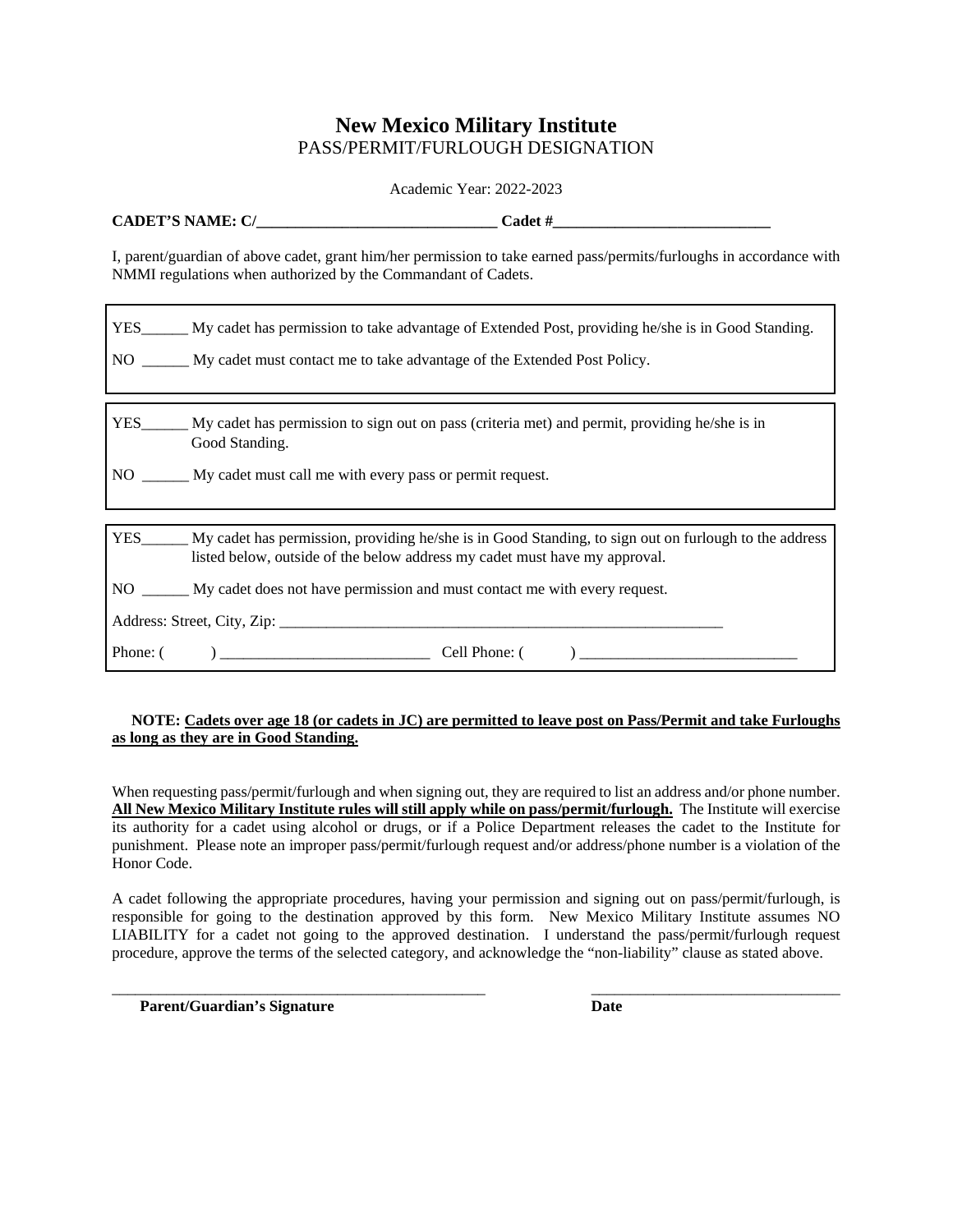# **New Mexico Military Institute** TRIP/MEDICAL AUTHORIZATION

| TO: Parents of Cadets (under the age of 18) |                                                                                                                                                                                                                                                                                                                                                                                                                                                                                                                                                                                                     |
|---------------------------------------------|-----------------------------------------------------------------------------------------------------------------------------------------------------------------------------------------------------------------------------------------------------------------------------------------------------------------------------------------------------------------------------------------------------------------------------------------------------------------------------------------------------------------------------------------------------------------------------------------------------|
|                                             | Please fill out this form completely and return it to the Commandant's Office. DO NOT LEAVE ANY ITEMS<br>BLANK UNLESS ABSOLUTELY NECESSARY. This form gives us permission to take your cadet on authorized<br>trips and to have your cadet treated by qualified professionals in case of emergency while on a trip.                                                                                                                                                                                                                                                                                 |
|                                             |                                                                                                                                                                                                                                                                                                                                                                                                                                                                                                                                                                                                     |
|                                             | List any allergies or medical conditions that might be important when receiving emergency care:                                                                                                                                                                                                                                                                                                                                                                                                                                                                                                     |
|                                             | Parents or Guardian Name and best contact number (if two people, please give both names and numbers):                                                                                                                                                                                                                                                                                                                                                                                                                                                                                               |
| (Parent or Guardian #1's Full Name)         | (Parent or Guardian #1's best contact number)                                                                                                                                                                                                                                                                                                                                                                                                                                                                                                                                                       |
| (Parent or Guardian #2's Full Name)         | (Parent or Guardian #2's best contact number)                                                                                                                                                                                                                                                                                                                                                                                                                                                                                                                                                       |
| (Street Address)                            | (City, State, and Zip Code)                                                                                                                                                                                                                                                                                                                                                                                                                                                                                                                                                                         |
|                                             |                                                                                                                                                                                                                                                                                                                                                                                                                                                                                                                                                                                                     |
| Cell Phone: (                               |                                                                                                                                                                                                                                                                                                                                                                                                                                                                                                                                                                                                     |
|                                             |                                                                                                                                                                                                                                                                                                                                                                                                                                                                                                                                                                                                     |
|                                             |                                                                                                                                                                                                                                                                                                                                                                                                                                                                                                                                                                                                     |
|                                             | I authorize my cadet to participate in authorized trips sponsored by New Mexico Military Institute. I further give<br>permission for my cadet to receive medical treatment in case of accident, injury or illness, including hospitalization.<br>I do hereby release all organizations and individuals of any responsibility what so ever for any injury that may occur<br>as a result of said minor taking part either as a member or being present on the ground while other events are taking<br>place, except for such coverage as may be provided by the NMMI Group Accident Insurance Policy. |
| Parent or Guardian #1 Signature             | Date                                                                                                                                                                                                                                                                                                                                                                                                                                                                                                                                                                                                |
| Parent or Guardian #2 Signature             | Date                                                                                                                                                                                                                                                                                                                                                                                                                                                                                                                                                                                                |
|                                             |                                                                                                                                                                                                                                                                                                                                                                                                                                                                                                                                                                                                     |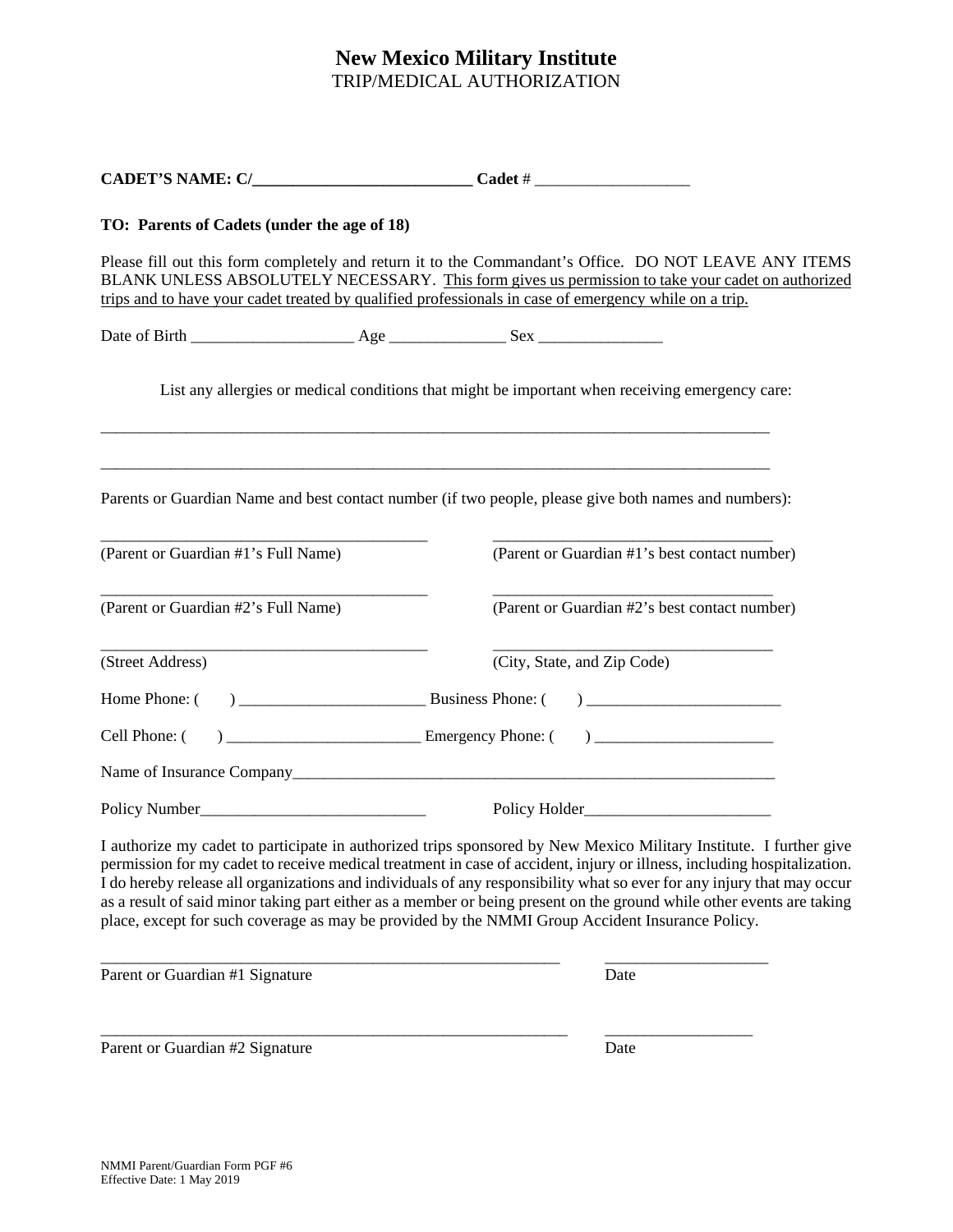





### NEW MEXICO MILITARY INSTITUTE 101 W. College Blvd. • Roswell, NM • 88201 • (ph) 575-624-8148 • www.nmmi.edu

**INSTRUCTIONS:** Please read entirety and complete the following **Waiver & Release of Liability Form** and the **Health Statement Form**. Both forms are mandatory for participation in activities at the New Mexico Military Institute.

| Please print legibly in dark ink. |                                                 |
|-----------------------------------|-------------------------------------------------|
| Name of Group                     | Date of Event                                   |
| Your Name                         | Are you a $\Box$ Participant OR $\Box$ Observer |
| Your Primary Spoken Language      | Age                                             |

## **Responsibilities of the Participants**

- I will treat other participants, staff and property with respect.
- I will conduct myself in a healthy and environmentally friendly manner towards other participants, staff and the natural environment.
- I will act and behave in a way which does not endanger, intimidate or interfere with the participation of others. This includes refraining from public displays of affection, includes touching, petting, or any other contact that may be considered sexual in nature, which is a distraction.
- I will preserve the confidentiality of other group members.
- I will participate in program activities by my choice.
- I will speak only for myself and not other group members.
- I will ask politely for what I want and need.
- I will be willing to share my thoughts with others.

### **Attire**

Modesty of dress and wearing protective clothing is of supreme importance and all participants should assess their outfits prior to attending any event. Clothes with inappropriate messages or images, such as drugs, alcohol or profanity, are not permitted. When in doubt, do not wear it! Refrain from items that are revealing – e.g. tube tops, spaghetti straps, short shorts, and exposing sagging pants, etc. Please dress appropriately for the outside weather. Closed-toe footwear is required, such as comfortable running or tennis shoes, hiking boots or combat boots. Please do not bring any open toes shoes, such as sandals, flip-flops. There is a good possibility that you could get dirty during the day. Please wear clothing and shoes that you will not mind scuffing up a bit. We recommend the "layered" approach for all pants or shirts in order to adjust to weather conditions.

## **Jewelry / Cell Phones / Electronic**

Jewelry such as large rings, earrings anything with sharp edges should be left at home, as we ask that they be removed before going out to the course. Wristwatches that are snug fitting are acceptable. Please do not carry cell phones or other electronic devices on your person as they are a distraction and can be broken.

## **Prohibited Items**

Alcohol, tobacco, illegal drugs, and weapons are strictly prohibited at NMMI. While we do not allow food or beverages (such as gum or candy) other than water on the course, participants who may require nutrition at a specific time during the time on the course will be permitted upon request.

|               | Please Print                                         |  |
|---------------|------------------------------------------------------|--|
| Name of Group |                                                      |  |
| Last Name     | <b>First Name</b>                                    |  |
| Email Address | Current Grade Level (circle one) 6 7 8 9 10 11 12 NA |  |
|               |                                                      |  |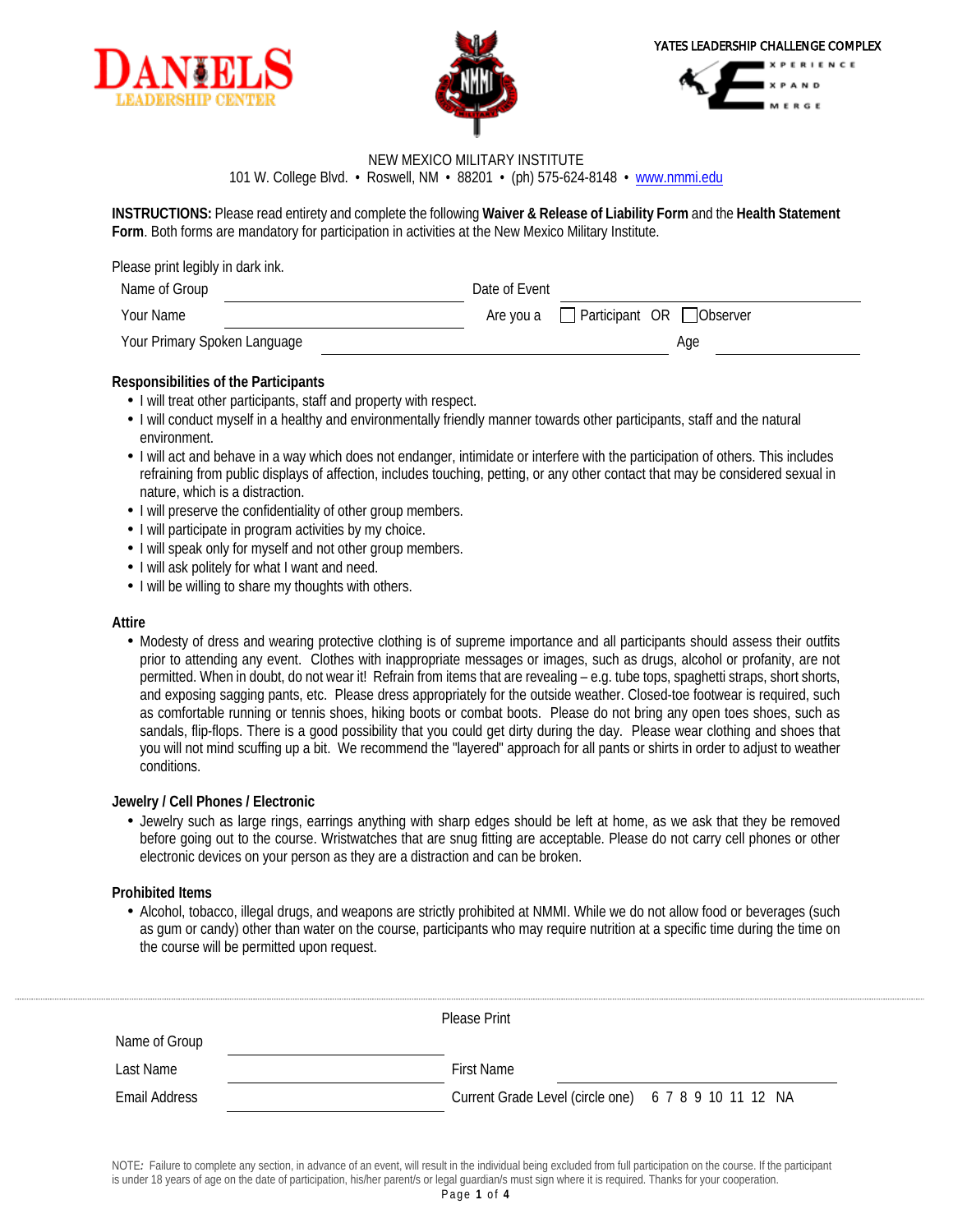### **WAIVER & RELEASE OF LIABILITY FORM**

### **Statement of Understanding**

In consideration of being allowed to participate in any way in experiential activities or events sponsored through the New Mexico Military Institute and/or program-related events and activities – including but not limited to: initiative game activities, warm-ups, Low Ropes, High Ropes, Leadership Reaction Course, Rappel Tower, Obstacle Course, and Paintball Course, and other activities both on-post and offpost: hiking, backpacking, rock climbing, etc. – I acknowledge, appreciate, and agree that:

- 1. The risk of injury from the activities involved in this program is significant, including the potential for permanent paralysis and death, and while particular rules, equipment, and personal discipline may reduce this risk, the risk of serious injury does exist. I knowingly and freely assume all such risks, both known and unknown, even if arising from the negligence of the Releasees (as hereafter defined) or others, and assume full responsibility for my participation.
- 2. I understand that I may come into contact with a communicable disease (including but not limited to Covid-19). I acknowledge and understand that that the circumstances regarding communicable diseases may be changing from day-to-day and that, accordingly, the center for Disease Control (CDC) guidelines are regularly modified and updated, and I accept full responsibility for familiarizing myself with the most recent updates. I acknowledge that NMMI cannot guarantee that I will not become infected with a communicable disease (including Covid-19).
- 3. I willingly agree to comply with the stated and customary terms and conditions for participation. I understand that the risk of becoming exposed to and/or infected may result from the actions, omissions, or negligence of myself and others. If, however, I observe any unusual significant hazard during my presence or participation, I will voluntarily remove myself from participation and bring such to the attention of the nearest official immediately.

The laws of the State of New Mexico shall govern the validity, construction and enforceability of this Agreement, without giving effect to its conflict of laws principles. All suits, actions, claims and causes of action relating to the construction, validity, performance and enforcement of this agreement shall be in the courts of the State of New Mexico.

### **Assumption of Risk**

I acknowledge that there may be physically strenuous activities. I, for myself and on behalf of my heirs, assigns, personal representatives and next of kin, hereby release, indemnify, and covenant not to sue and agree to hold harmless the Regents of New Mexico Military Institute and the New Mexico Military Institute, their officers, officials, agents, volunteers and/or employees, other participants, sponsoring agencies, sponsors, advertisers, and, if applicable, owners and lessors of premises used to conduct the event ("Releasees") with respect to any and all injury, disability, death, or loss or damage to person or property, whether arising from the negligence of the Releasees or otherwise, to the fullest extent permitted by law.

I acknowledge and fully assume the risk of illness or death related to communicable diseases (including but not limited to Covid-19) arising from my being on the premises and participating in the activities and hereby release, indemnify, and covenant not to sue and agree to hold harmless the Regents of New Mexico Military Institute and the New Mexico Military Institute, their officers, officials, agents, volunteers and/or employees, other participants, sponsoring agencies, sponsors, advertisers, and, if applicable, owners and lessors of premises used to conduct the event ("Releasees") with respect to any and all injury, disability, death, or loss or damage to person or property, whether arising from the negligence of the Releasees or otherwise, to the fullest extent permitted by law.

I hereby voluntarily assume full responsibility for any and all risk of loss, property damage or personal injury including sickness and death that may be sustained by the participant as a result of participating in said activity. I further agree to indemnify and hold harmless New Mexico Military Institute of any loss, liability, damage, or costs including court costs and attorney fees that may occur as a result of participation in said activity. I herein provide approval to participate in all activities and/or events for which was contracted between the contracting organization and the Institute, from this date until this agreement is revoked in writing by the Superintendent, and/or the Commandant, and/or the Dean, and/or the Principal.

### **Normative Data Release**

I understand that the participant may be invited to participate in Institute, state, national, or third party assessments that yield normative data for purposes of establishing comparisons of statistical norms, and/or they may yield data that is specific to the participant, and that may become a part of the participants personal guidance file(s) for the purposes of learning.

I further understand that information that is generated as the participant in these activities, events, or formal assessments are intended to provide insight into learning, and that such information shall be included as appropriate in order to better advise and encourage the participant in purposeful development.

In accordant to provisions of Public Law 93-380, "Family Education Rights and Privacy Act of 1974" (a.k.a. FERPA), and in the connection with participation in the above named activities, I hereby authorize the release of any and all records to any professional staff of the Institute or the contracting organization who is/are deemed "appropriate" by the Superintendent, the Dean, the Commandant, the Principal, and/or the contracting organization.

### **Talent, Photo & Video/Audio Recording Release**

I authorize the Institute and its agents to record my appearance (and/or my property), likeness and participation on videotape, audiotape, film, photograph, digital, electronic or any other medium to use, reproduce, modify, distribute, and publicly exhibit such recordings, in whole or in part, without restrictions or limitation for any purpose that the Institute deems appropriate. I do hereby release to the New Mexico Military Institute all rights to exhibit this work publicly or privately, including but not limited to posting it on the NMMI website and simulcasting.

I release the Institute, its successors and assigns, it agents and all persons for whom it is acting from any liability by virtue of any blurring, distortion, alteration, optical illusion or use in composite form, whether intentional or otherwise, that may occur or be produced in the recording process, or any unintentional misspellings or inaccuracies and waive any right that I may have to inspect or approve the finished recordings. I understand that all such recordings, in whatever medium, shall remain the property of the Institute.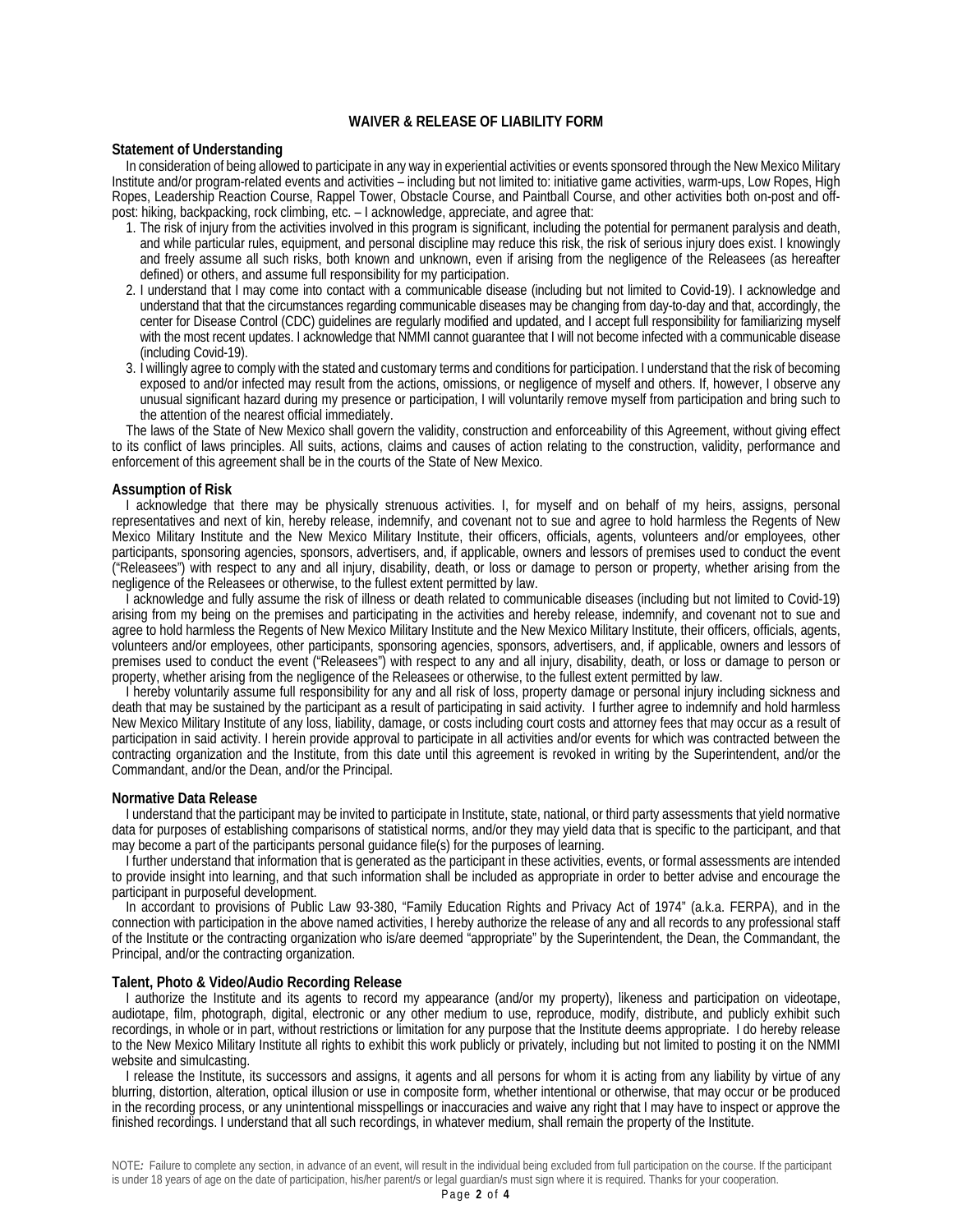## **CONFIDENTIAL HEALTH STATEMENT FORM**

The experiential activity programs at the New Mexico Military Institute requires participation in exercises that are, by their nature, physically demanding. Reasonable steps have been taken to minimize risk and our staff places its highest priority on your "safety" and well-being on the course. However, it is also important for our staff to know of any medical and/or physical restrictions that would affect your ability to perform or otherwise engage fully in any of the events. In order to be aware of any restrictions that might compromise your ability to participate in all events, please complete the following medical information survey. Your responses shall be known to the staff in order to accommodate your needs, but otherwise shall be kept confidential. NMMI reserves the right to deny participation to anyone for any reason.

### **Communicable Disease Policy**

- On the day you are to participate, if you are sick with any communicable condition/s we are asking you to please not attend the event. Conditions include but are not limited to: fever, chills, cough, shortness of breath, nausea, vomiting, body or muscle aches, fatigue, loss of smell, or sore throat.
- NMMI goes through a thorough cleaning and disinfection process for all equipment and facilities before and after each use. Accommodations are made to ensure the highest quality of safety. Our protocol highly reduces the risk of contamination, but of course is not 100% guaranteed. For more information or if you have questions please feel free to contact the NMMI Director of Programs.

| 1              | Name of Participant                                                                                                                     | Date of Birth                         | Gender                                                                                    | Age |
|----------------|-----------------------------------------------------------------------------------------------------------------------------------------|---------------------------------------|-------------------------------------------------------------------------------------------|-----|
| 2              | <b>Address</b>                                                                                                                          |                                       | Email                                                                                     |     |
| 3              | City / State / Zip                                                                                                                      |                                       |                                                                                           |     |
| 4              | Phone #                                                                                                                                 |                                       |                                                                                           |     |
| 5              | In case of emergency, notify (Name)                                                                                                     |                                       | Relationship to participant                                                               |     |
| 6              | <b>Address</b>                                                                                                                          | Phone #                               |                                                                                           |     |
| 7<br>8         | City / State / Zip<br>Name of Family Physician                                                                                          | Office Phone #                        |                                                                                           |     |
|                | Do you have health/accident                                                                                                             |                                       | If "yes", provide the Name of                                                             |     |
| 9a             | insurance? (check one)                                                                                                                  | 7 YES<br><b>NO</b>                    | Insurance Company                                                                         |     |
| 9 <sub>b</sub> | If "yes", provide Full Name of                                                                                                          |                                       | If "yes", provide Policy or                                                               |     |
|                | Policy Holder:                                                                                                                          |                                       | Certificate Number:                                                                       |     |
|                | IT IS YOUR RESPONSIBILITY TO ASSESS YOUR OWN PHYSICAL ABILITIES AND LIMITATIONS TO AVOID BEING HURT.                                    |                                       | PLEASE INFORM US ABOUT ANY MEDICAL CONDITIONS THAT MAY LIMIT YOUR ABILITY TO PARTICIPATE. |     |
|                | 10 Do you have any medical condition/s that may limit your ability to participate?                                                      |                                       |                                                                                           |     |
|                | (check one) $\Box$ NO                                                                                                                   | $\Box$ YES (If "yes", please explain) |                                                                                           |     |
|                |                                                                                                                                         |                                       |                                                                                           |     |
|                |                                                                                                                                         |                                       |                                                                                           |     |
|                | 11 Do you have any allergies that may limit your ability to participate? (food, insect bites, bee sting, poison ivy, medications, etc.) |                                       |                                                                                           |     |
|                | (check one) $\Box$ NO                                                                                                                   |                                       | □ YES (If "yes", please list any typical signs or reactions to those allergies)           |     |
|                |                                                                                                                                         |                                       |                                                                                           |     |
|                |                                                                                                                                         |                                       |                                                                                           |     |
|                | 12 Do you wear a support brace? (check one) NO                                                                                          | I YES                                 | If "yes", where (knee, shoulder, etc.)                                                    |     |
|                |                                                                                                                                         |                                       |                                                                                           |     |
|                |                                                                                                                                         |                                       |                                                                                           |     |
|                |                                                                                                                                         |                                       |                                                                                           |     |
|                | 13 Do you carry a medical bracelet (check one) NO                                                                                       |                                       | $\Box$ YES If "yes", reason/condition                                                     |     |
|                |                                                                                                                                         |                                       |                                                                                           |     |
|                |                                                                                                                                         |                                       |                                                                                           |     |
|                | 14 Describe your current exercise activity and level.                                                                                   |                                       |                                                                                           |     |
|                |                                                                                                                                         |                                       |                                                                                           |     |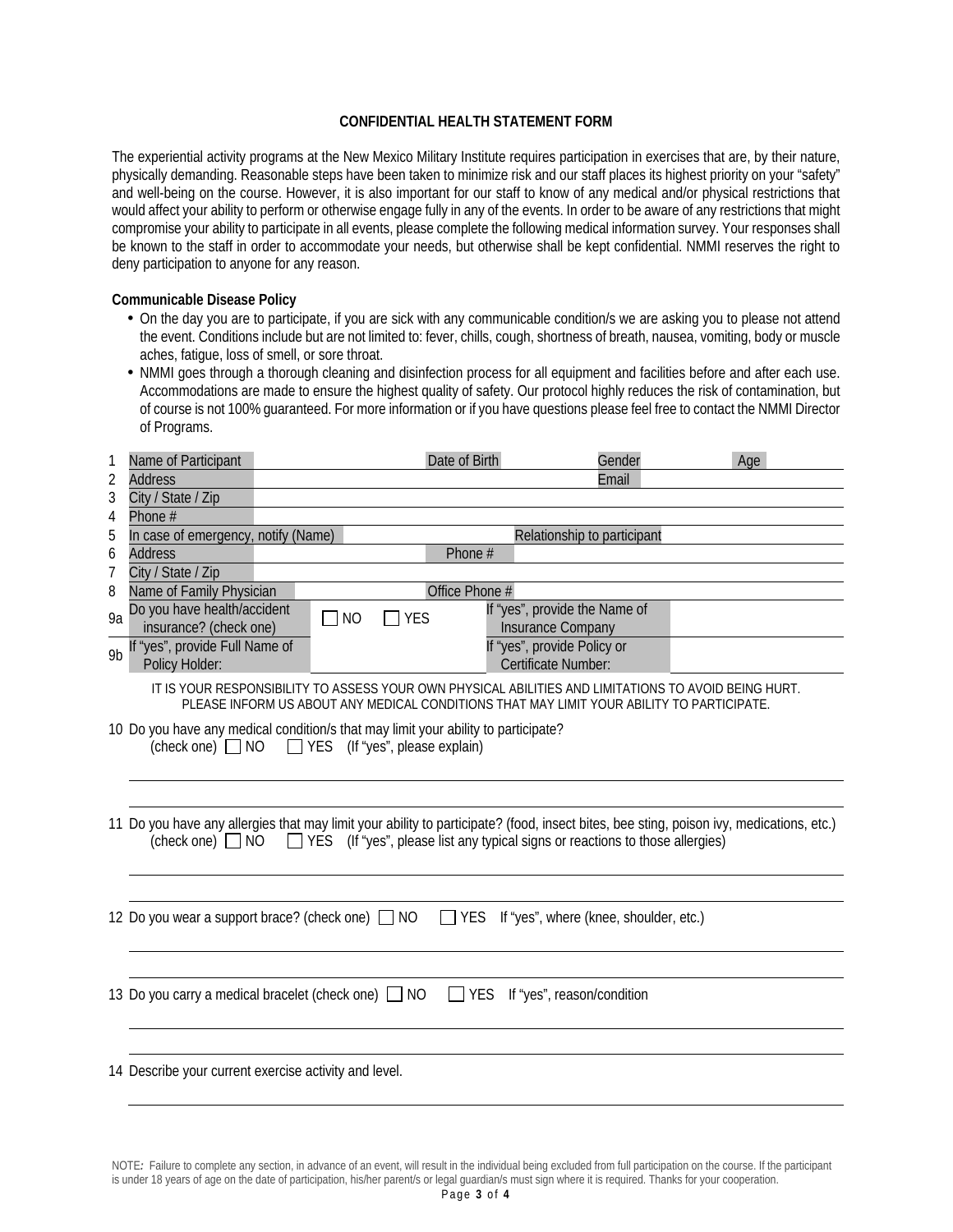Signing below indicates that you have read the waiver & release of liability that includes the Statement of Understanding, Assumption of Risk, Normative Data Release, and the Talent, Photo & Video/Audio Recording Release, fully understand its terms, understand that you have given up substantial rights by signing it, and sign it freely and voluntarily without inducement. In addition I understand that, unless specifically provided by the contracting organization or other governing body, the State of New Mexico, the Board of Regents, and New Mexico Military Institute do not provide medical coverage if the participant is injured while participating in this event. Any medical costs incurred as a result of this activity will be my responsibility to pay fully. The information provided herein by me is a complete and accurate statement of the physical factors that may affect my participation in the above said course and its various events and activities. I realize that failure to disclose such information, or providing false information, could result in serious harm to fellow participants and/or to me. Furthermore, I give permission to NMMI's staff, administration, and/or medical staff, to provide medical treatment and/or transportation that may be deemed necessary to insure the well-being of the named participant.

| PRINT Participant's Date of Birth (Day/Month/Year) | PRINT Participant's age as of today's date                                                  |
|----------------------------------------------------|---------------------------------------------------------------------------------------------|
| <b>PRINT Participant's Full Name</b>               | <b>PRINT Parent / Guardian's Full Name</b><br>(If under 18 years of age as of today's date) |
| <b>SIGN Participant's Full Name</b>                | SIGN Parent / Guardian's Full Name                                                          |
| DATE of SIGNATURE (Day / Month / Year)             | DATE of SIGNATURE (Day / Month / Year)                                                      |

Revised February 2021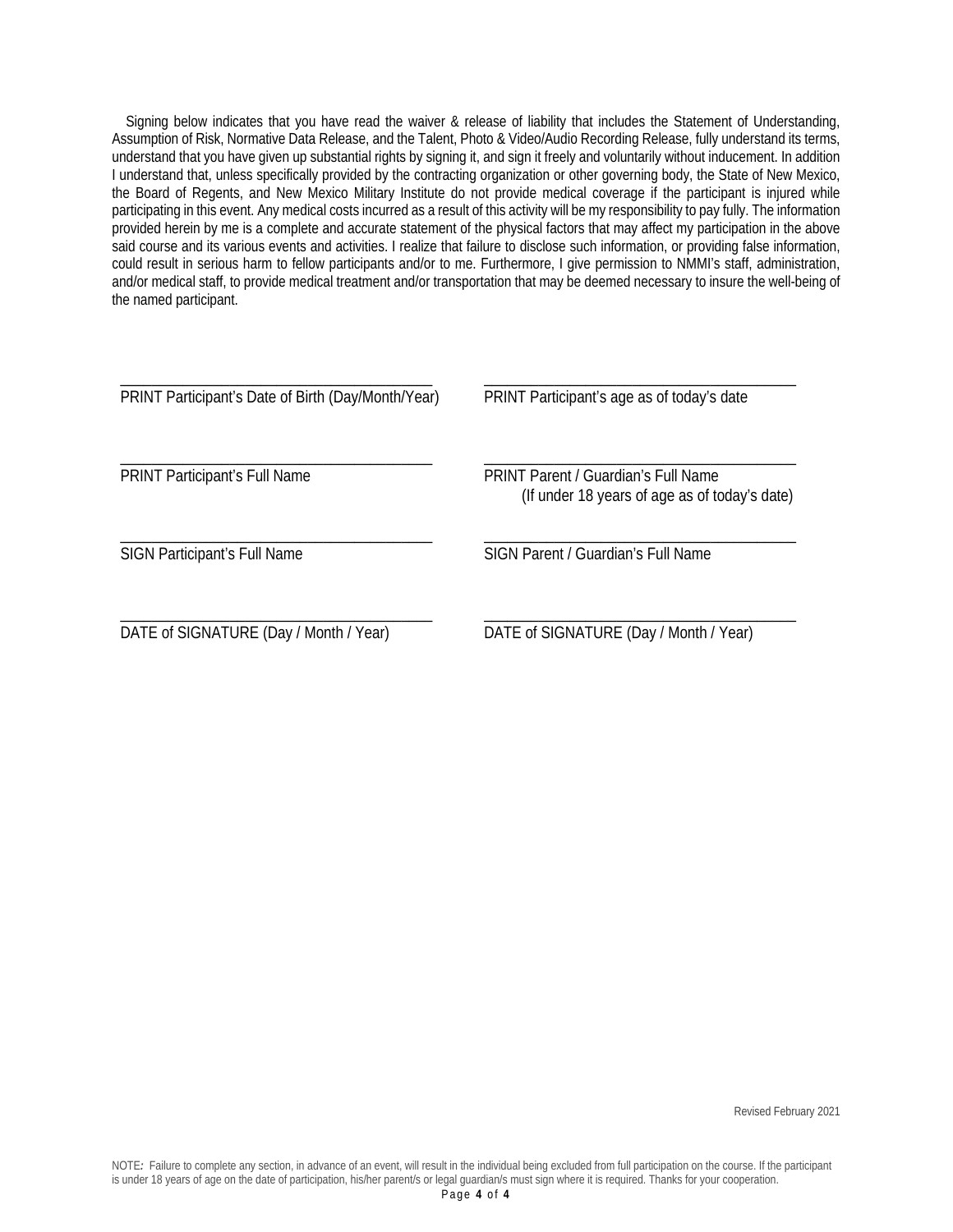## **New Mexico Military Institute** PARTICIPANT WAIVER AND HOLD HARMLESS FORM Cadet Activities

- 1. In consideration for receiving permission to participate in Cadet Paintball Activities (herein referred to as ACTIVITY), which is organized by New Mexico Military Institute (herein referred to as Institute), I hereby **RELEASE, WAIVE, DISCHARGE, AND COVENANT NOT TO SUE, AND AGREE TO HOLD HARMLESS** for any and all purposes, NMMI, the Board of Regents for New Mexico Military Institute, and their officers, servants, agents, volunteers, or employees (herein referred to as RELEASES) **FROM ANY AND ALL LIABILITIES, CLAIMS, DEMANDS, OR INJURY, INCLUDING DEATH,** that may be sustained by me while participating in such activity, or while on the premises owned, leased, or used by RELEASEES, **INCLUDING INJURIES SUSTAINED AS A RESULT OF THE NEGLIGENCE OF RELEASEES**. I acknowledge there may be physically strenuous activities. I know of no medical reason why I should not participate.
- 2. I am fully aware that there are inherent risks involved with ACTIVITY, including but not limited to loss of sight, and/or hearing, and I choose to voluntarily participate in said activity with full knowledge that said activity may be hazardous to me and my property. **I VOLUNTARILY ASSUME FULL RESPONSIBILITY FOR ANY RISKS OF LOSS, PROPERTY DAMAGE OR PERSONAL INJURY, INCLUDING DEATH,** that may be sustained by me as a result of participating in said activity **INCLUDING INJURIES SUSTAINED AS A RESULT OF THE NEGLIGENCE OF RELEASEES**. I further agree to indemnify and hold harmless the RELEASEES for any loss, liability, damage or costs, including court costs and attorney's fees that may occur as a result of my participation in said activity.
- 3. I assure officials of the Institute and RELEASEES that I have adequate health insurance necessary to provide for and pay any medical costs that may directly or indirectly result from my participation in this activity.
- 4. It is my express intent that this Covenant Not to Sue and Agreement to Hold Harmless shall bind the members of my family, if I am alive, and my heirs, assigns and personal representatives, if I am deceased, and shall be governed by the laws of the State of New Mexico.
- 5. In signing this Covenant Not to Sue and Agreement to Hold Harmless, I acknowledge and represent that I have read the foregoing Covenant Not to Sue and Agreement to Hold Harmless, understand it and sign it voluntarily as my own free act and deed; no oral representations, statements, or inducements apart from the foregoing agreement that has been reduced to writing have been made. I execute this document for full, adequate and complete consideration fully intending to be bound by the same, now and in the future.

| (If Participant is under 18 years old) |  |  |
|----------------------------------------|--|--|
|                                        |  |  |
|                                        |  |  |